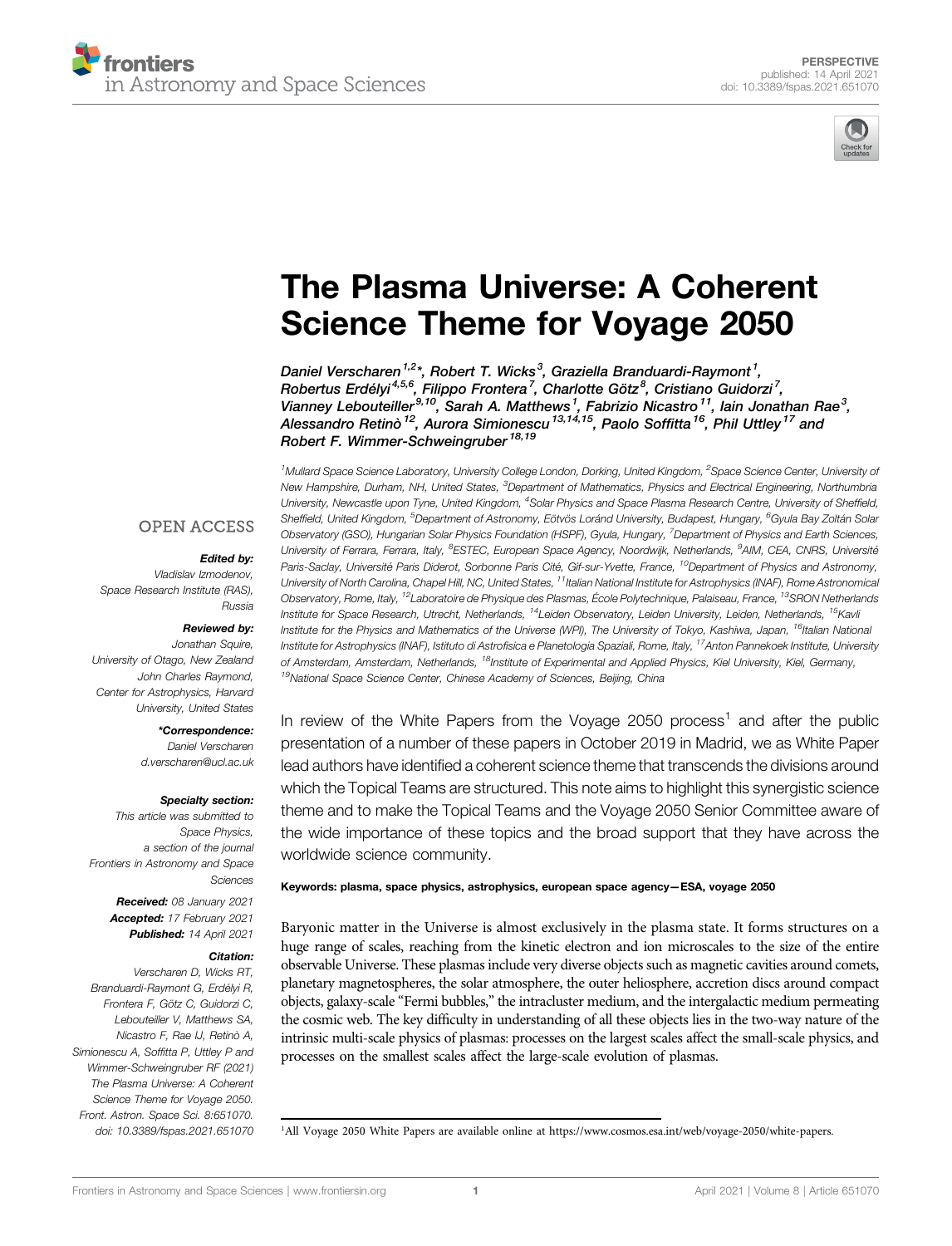These multi-scale processes are united by fundamental physics questions that underpin the physics addressed in all of the 18 White Papers referenced below, e.g.

- How are electrons and ions heated and accelerated, and how is energy partitioned?
- What is the role of the magnetic field?

• What are the properties and roles of different energisation regions in plasma structures?

• What is the role of plasma physics in the formation and evolution of different processes and objects including flux tubes, turbulence, waves, flows, jets, discs, magnetospheres, coronae, and halos?

• What are the effects of rapid and discontinuous processes such as shocks and reconnection?

The answers to these fundamental questions are very important for a wide range of processes in the Universe including:

- accretion of matter onto compact objects,
- cosmic-ray acceleration,
- galaxy formation,

• heat and energy transfer, conduction, diffusion, and turbulence in plasma flows on all scales, in intergalactic, interstellar, and interplanetary media,

- magnetic-field generation through dynamo processes,
- magnetospheric dynamics,
- stellar activity and coronal dynamics, and
- space weather.

We have specifically identified four fields of study in the proposed Voyage 2050 White Papers that are linked by this common theme:

Astronomy from the UV to soft and hard X-ray wavelengths is a powerful tool to explore different parameter regimes and examples of plasma environments on large scales based on a whole-system overview. They allow us to identify plasma shocks, thermal processes in accretion flows onto compact objects such as neutron stars and black holes, the large-scale geometry of matter, and even elemental and charge-state composition through the effective use of spectroscopy and polarimetry [\[Lebouteiller et al., 2019](#page-2-0); [Frontera et al., 2021](#page-2-1); [Guidorzi et al., 2021;](#page-2-0) [Nicastro et al., 2021;](#page-2-2) [Simionescu et al.,](#page-2-3) [2021](#page-2-3); Soffi[tta et al., 2021;](#page-2-4) [Uttley et al., 2021\]](#page-2-5).

Solar physics investigates processes on intermediate scales and links the physics explored by X-ray and UV astronomy to the local environment of the solar system. It allows us to obtain detailed spectroscopic imagery of plasma phenomena that we can interpret directly ([Branduardi-Raymont et al., 2021;](#page-2-6) [Erdélyi et al.,](#page-2-7) [2021](#page-2-7); [Matthews et al., 2021;](#page-2-8) [Peter et al., 2021\)](#page-2-9).

Heliospheric, magnetospheric, and cometary physics studies of in-situ plasma phenomena such as the acceleration and heating of particles can be directly linked to larger structures with a good level of system-wide imagery and context ([McCrea et al., 2019](#page-2-10); [Branduardi-Raymont et al., 2021;](#page-2-6) [Erdélyi et al., 2021;](#page-2-7) [Götz et al.,](#page-2-11) [2021](#page-2-11); [Matthews et al., 2021;](#page-2-8) [Peter et al., 2021](#page-2-9); [Rae et al., 2021](#page-2-12); [Roussos et al., 2021;](#page-2-13) [Wimmer-Schweingruber et al., 2021](#page-2-14)).

In-situ plasma physics explores the near-Earth plasma environment (e.g., pristine and shocked solar wind, bow shock, and magnetosphere) and the plasma environment around other solar-system objects. It allows us to analyse the detailed fundamental interactions and the micro-scale processes that determine the large-scale evolution and thermodynamics of matter [\(Branduardi-Raymont et al., 2021](#page-2-6); [Götz et al., 2021;](#page-2-11) [Rae](#page-2-12) [et al., 2021](#page-2-12); [Retinò et al., 2021;](#page-2-15) [Verscharen et al., 2021;](#page-2-16) [Wimmer-](#page-2-14)[Schweingruber et al., 2021](#page-2-14)).

Although these science topics appear quite diverse and each White Paper is being evaluated on its own merit by their respective Topical Team, we emphasise that all of them will mutually benefit from each other. For instance, the interpretation of X-ray and UV observations, reaching from compact objects to the largest structures in the Universe, depends on a solid understanding of fundamental in-situ plasma physics. On the other hand, the in-situ plasma community will benefit from crossdisciplinary collaboration with plasma astrophysicists by studying a much wider range of plasma conditions, some of which cannot be studied in situ. The same benefit applies likewise to the solar, heliospheric, magnetospheric, and cometary fields. Moreover, numerical modelling of plasmas in different regimes with shared physical understanding will underpin much of the developments in these fields.

The synopsis above and the related Voyage 2050 White Papers show that a common and coherent science theme has emerged from the Voyage 2050 process. This theme is linked by the common interest across large parts of the ESA-science community in exploring structures in the Universe that are shaped by plasma processes across a large variety of scales. This science theme spans across all of the installed Topical Teams. We are convinced that the adoption of this coherent science theme by ESA through a programme of missions addressing plasma physics in its many forms will make transformative advances in our knowledge of fundamental plasma physics questions and of a wide range of processes that are of greatest importance for our understanding of the Universe.

# DATA AVAILABILITY STATEMENT

The original contributions presented in the study are included in the article, further inquiries can be directed to the corresponding author.

## AUTHOR CONTRIBUTIONS

All authors contributed to the writing of this article.

# FUNDING

DV is supported by Science and Technology Facilities Council (STFC) Ernest Rutherford Fellowship ST/P003826/1. DV, GBR, and SAM are supported by STFC Consolidated Grant ST/S000240/1. RTW and IJR are supported by STFC